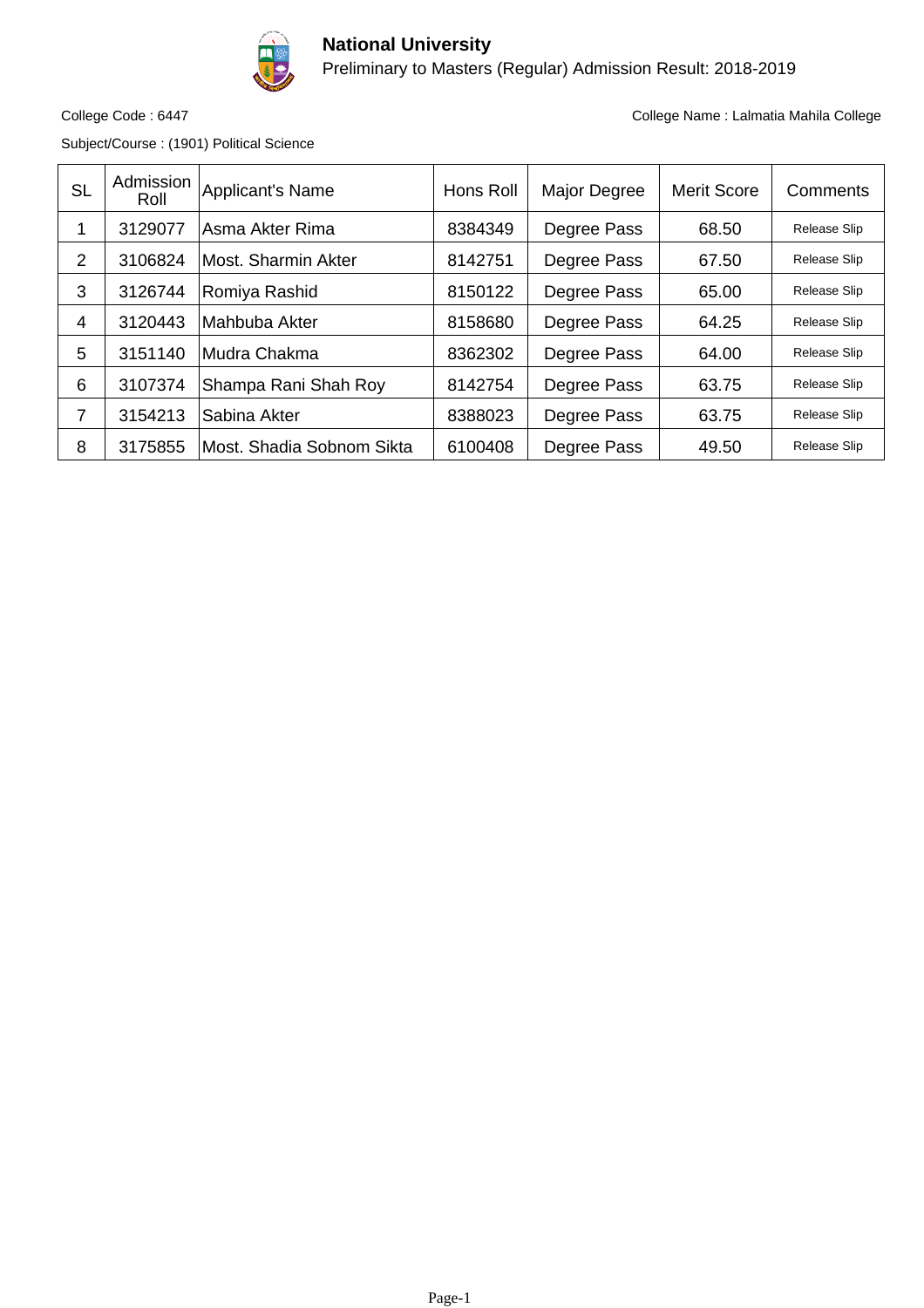

Preliminary to Masters (Regular) Admission Result: 2018-2019

Subject/Course : (2001) Sociology

| <b>SL</b> | Admission<br>Roll | Applicant's Name       | Hons Roll | Major Degree | <b>Merit Score</b> | Comments     |
|-----------|-------------------|------------------------|-----------|--------------|--------------------|--------------|
|           | 3171725           | IMst. Farhana          | 8114186   | Degree Pass  | 82.75              | Release Slip |
|           | 3140471           | Most. Meftahoul Jannat | 8347430   | Degree Pass  | 69.00              | Release Slip |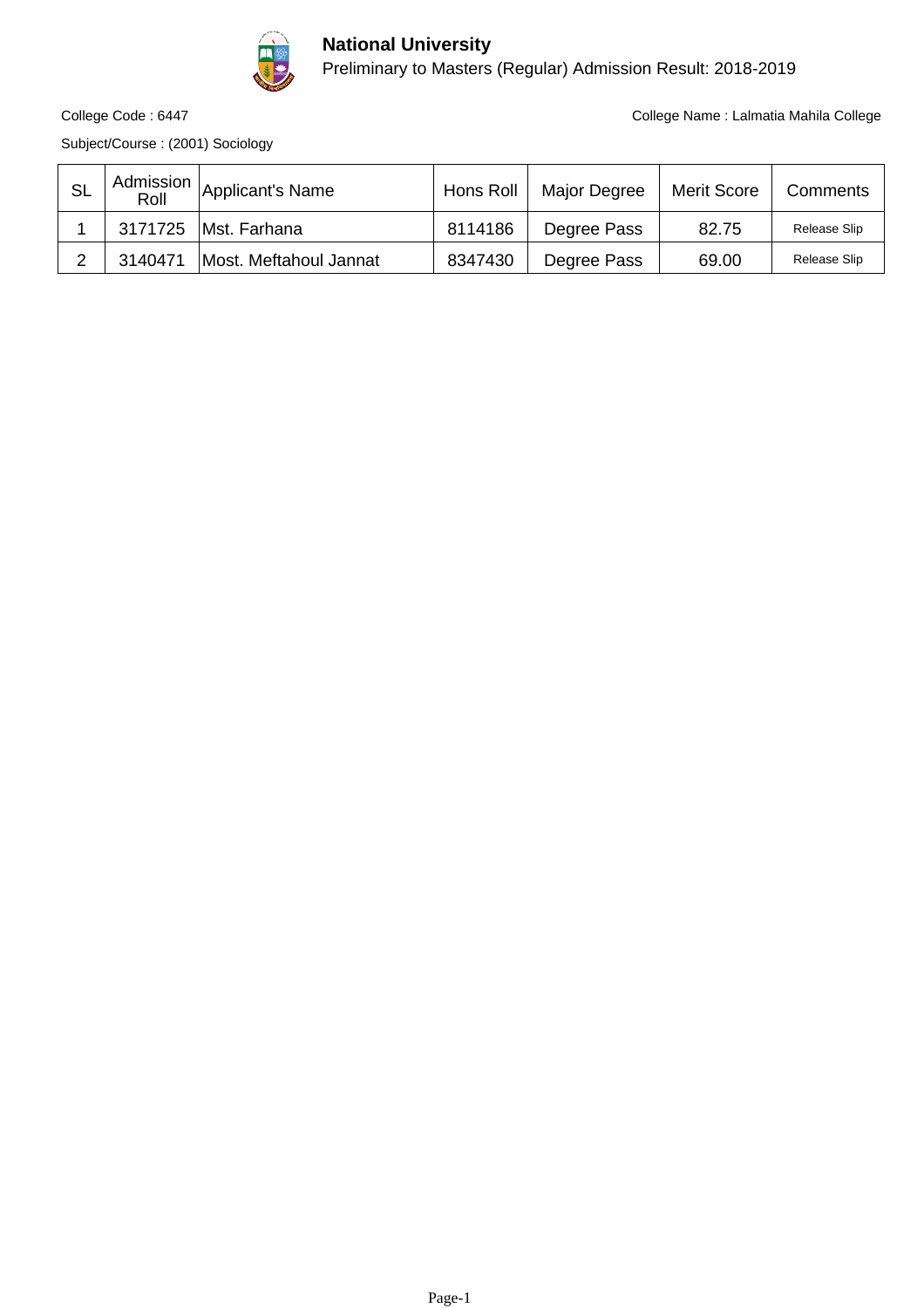

Preliminary to Masters (Regular) Admission Result: 2018-2019

Subject/Course : (2101) Social Work

| <b>SL</b>      | Admission<br>Roll | Applicant's Name | Hons Roll | Major Degree | <b>Merit Score</b> | Comments            |
|----------------|-------------------|------------------|-----------|--------------|--------------------|---------------------|
|                | 3166227           | Tania Akter      | 8150947   | Degree Pass  | 76.00              | Release Slip        |
| $\overline{2}$ | 3139202           | lAsrafun Moni    | 8384495   | Degree Pass  | 69.75              | Release Slip        |
| 3              | 3120975           | ∣Fariha Sultana  | 8384029   | Degree Pass  | 65.50              | Release Slip        |
| $\overline{4}$ | 3129637           | Kajol Akter      | 8383455   | Degree Pass  | 64.25              | Release Slip        |
| 5              | 3121223           | lHena Akter      | 8994153   | Degree Pass  | 63.50              | <b>Release Slip</b> |
| 6              | 3145712           | Meherin Alam     | 7382587   | Degree Pass  | 60.00              | Release Slip        |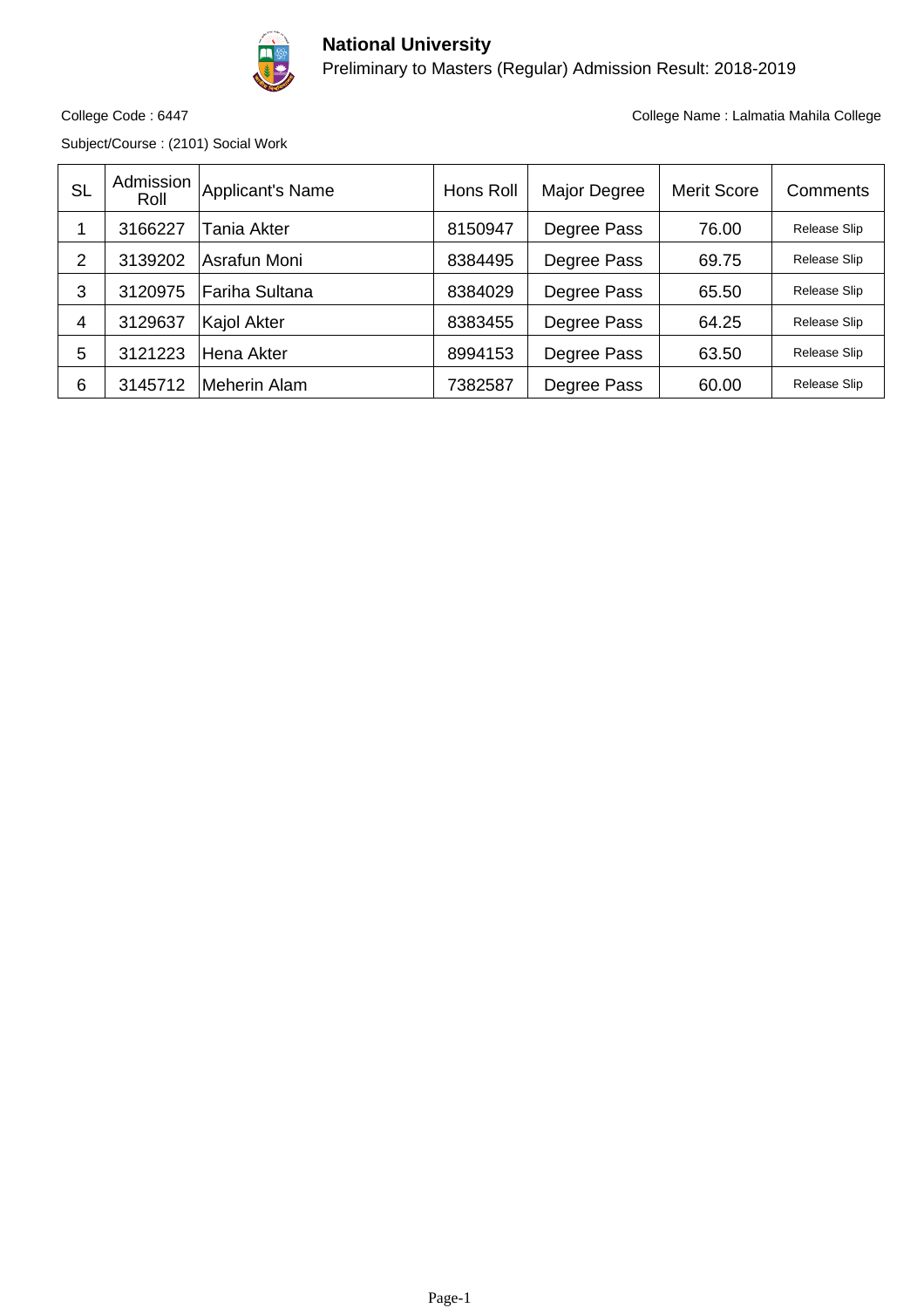

Preliminary to Masters (Regular) Admission Result: 2018-2019

College Code : 6447 College Name : Lalmatia Mahila College

Subject/Course : (2201) Economics

| Roll | $\vert$ $\vert$ Admission $\vert$ Applicant's Name | Hons Roll | Major Degree | Merit Score | Comments     |
|------|----------------------------------------------------|-----------|--------------|-------------|--------------|
|      | 3137444   Selina Akter                             | 8622710   | Degree Pass  | 66.25       | Release Slip |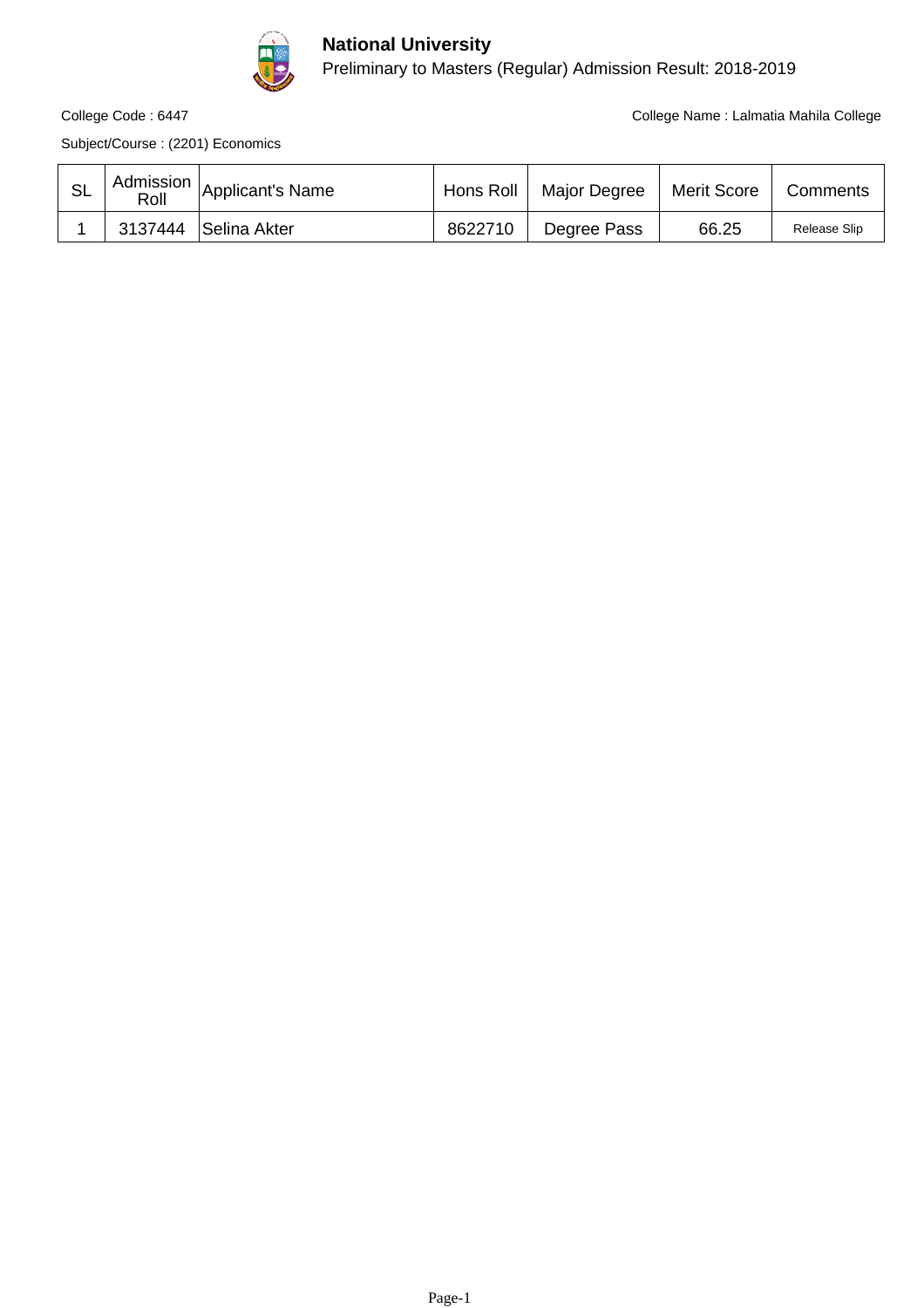

Preliminary to Masters (Regular) Admission Result: 2018-2019

College Code : 6447 College Name : Lalmatia Mahila College

Subject/Course : (2501) Accounting

| Roll | $\vert$ $\vert$ Admission $\vert$ Applicant's Name | Hons Roll | <b>Major Degree</b> | Merit Score | Comments     |
|------|----------------------------------------------------|-----------|---------------------|-------------|--------------|
|      | 3177216 Taslima Begum                              | 8621872   | Degree Pass         | 64.25       | Release Slip |